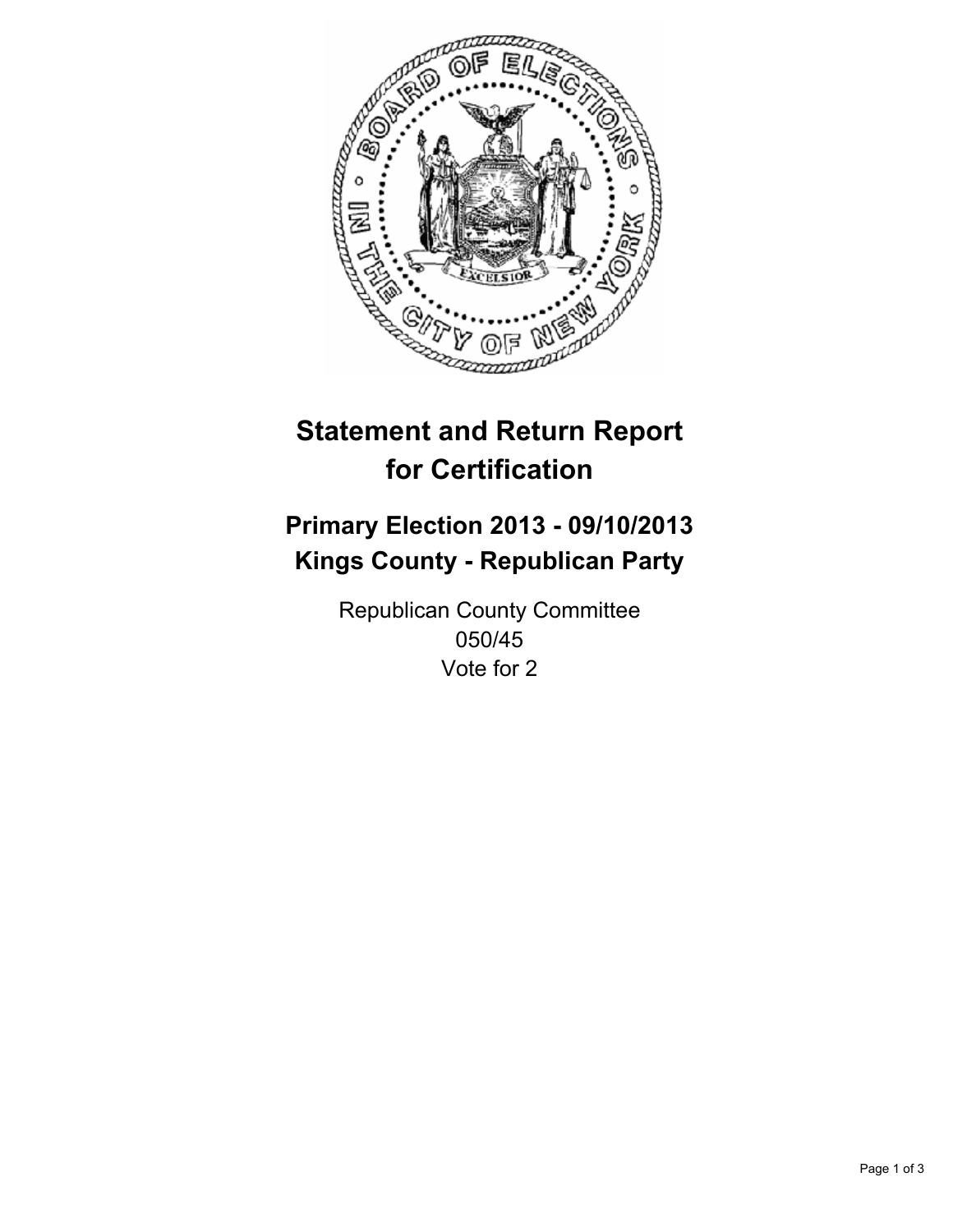

## **Assembly District 45**

| <b>EMERGENCY</b>           | 0        |
|----------------------------|----------|
| ABSENTEE/MILITARY          | 0        |
| <b>FEDERAL</b>             | 0        |
| SPECIAL PRESIDENTIAL       | 0        |
| AFFIDAVIT                  | $\Omega$ |
| NUSYA DAVIDOV              | 6        |
| <b>KLARA EPSHTEYN</b>      | 9        |
| <b>JACK CAYRE</b>          | 5        |
| <b>MARLENE F. BENDAYAN</b> | 6        |
| <b>Total Votes</b>         | 26       |
|                            |          |